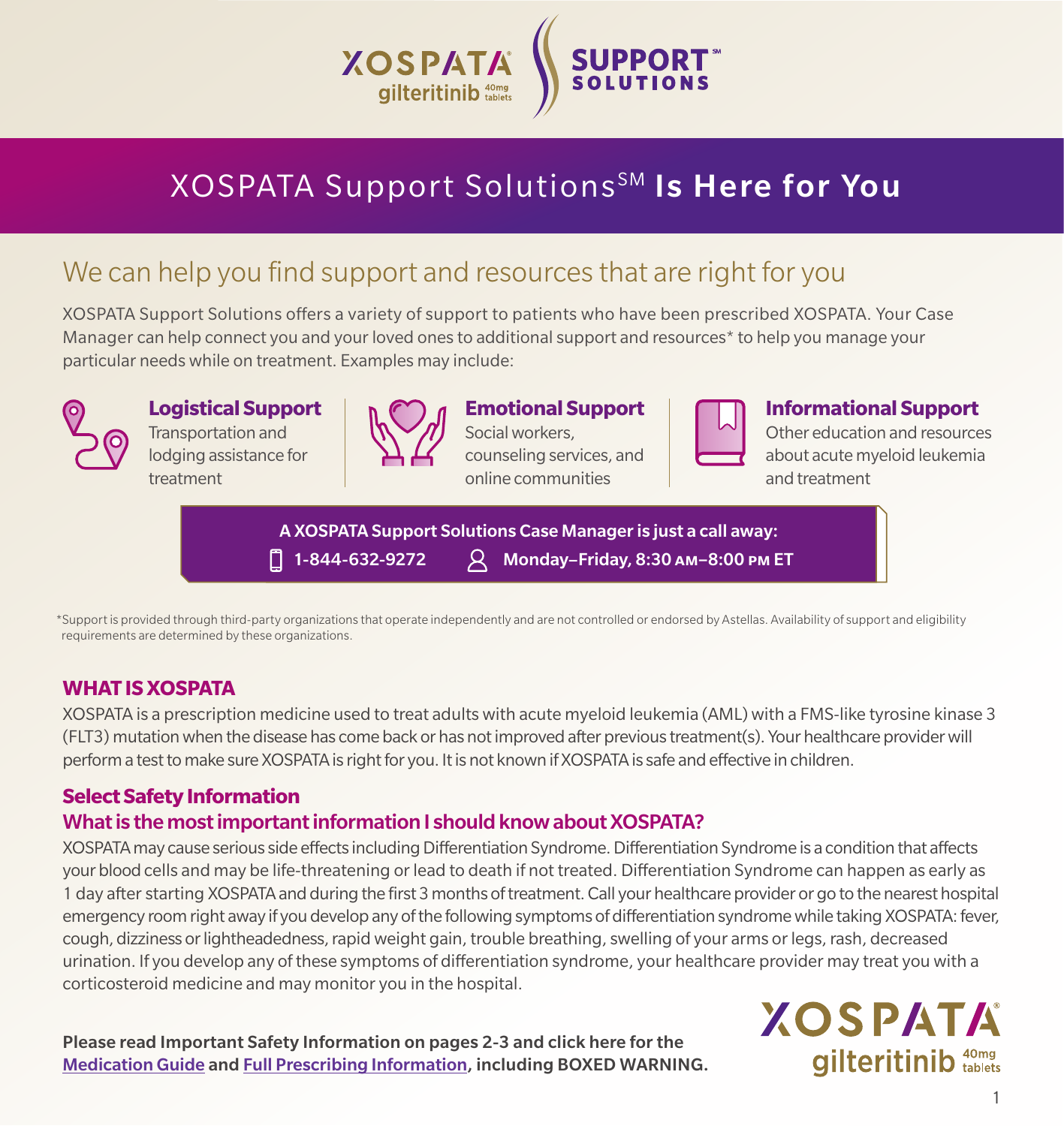### **WHAT IS XOSPATA**

XOSPATA is a prescription medicine used to treat adults with acute myeloid leukemia (AML) with a FMS-like tyrosine kinase 3 (FLT3) mutation when the disease has come back or has not improved after previous treatment(s). Your healthcare provider will perform a test to make sure XOSPATA is right for you. It is not known if XOSPATA is safe and effective in children.

## **IMPORTANT SAFETY INFORMATION**

#### What is the most important information I should know about XOSPATA?



XOSPATA may cause serious side effects including Differentiation Syndrome. Differentiation Syndrome is a condition that affects your blood cells and may be life-threatening or lead to death if not treated. Differentiation Syndrome can happen as early as 1 day after starting XOSPATA and during the first 3 months of treatment. Call your healthcare provider or go to the nearest hospital emergency room right away if you develop any of the following symptoms of differentiation syndrome while taking XOSPATA: fever, cough, dizziness or lightheadedness, rapid weight gain, trouble breathing, swelling of your arms or legs, rash, decreased urination. If you develop any of these symptoms of differentiation syndrome, your healthcare provider may treat you with a corticosteroid medicine and may monitor you in the hospital.

#### Who should not take XOSPATA?



Do not take XOSPATA if you are allergic to gilteritinib or any of the ingredients in XOSPATA.

#### What are the possible side effects of XOSPATA?

XOSPATA may cause serious side effects including:

• See "What is the most important information I should know about XOSPATA?" above.



• Posterior Reversible Encephalopathy Syndrome (PRES). If you take XOSPATA, you may be at risk of developing a condition involving the brain called PRES. Tell your healthcare provider right away if you have a seizure or quickly worsening symptoms such as headache, decreased alertness, confusion, reduced eyesight, blurred vision, or other visual problems. Your healthcare provider will do a test to check for PRES. Your healthcare provider will stop XOSPATA if you develop PRES.



• Changes in the electrical activity of your heart called QTc prolongation. QTc prolongation can cause **irregular heartbeats that can be life-threatening.** Your healthcare provider will check the electrical activity of your heart with a test called an electrocardiogram (ECG) before you start taking XOSPATA and during your treatment with XOSPATA. Tell your healthcare provider right away if you feel dizzy, lightheaded, or faint. The risk of QT prolongation is higher in people with low blood magnesium or low blood potassium levels. Your healthcare provider will do blood tests to check your potassium and magnesium levels before and during your treatment with XOSPATA.



• Inflammation of the pancreas (pancreatitis). Tell your healthcare provider right away if you have severe stomach (abdomen) pain that does not go away. This pain may happen with or without nausea and vomiting.

#### The most common side effects of XOSPATA include:

- Changes in liver function tests exash Rash Eve problems
- Joint or muscle pain Diarrhea Headache
- 
- 
- Pain or sores in mouth or throat Cough Vomiting Vomiting
- Swelling of arms or legs extending the Constipation Constipation Decreased urination
- 
- Tiredness Shortness of breath Dizziness
	-
	-
	- -
- 
- 
- 
- Fever Pressure Nausea Nausea Pressure Low blood pressure
	-
	-

Please see page 3 for additional Important Safety Information and click here for the [Medication Guide](https://astellas.us/docs/Xospata_U.S.MedicationGuide(PatientInformation).pdf) and [Full Prescribing Information](https://astellas.us/docs/xospata.pdf), including BOXED WARNING. <sup>2</sup>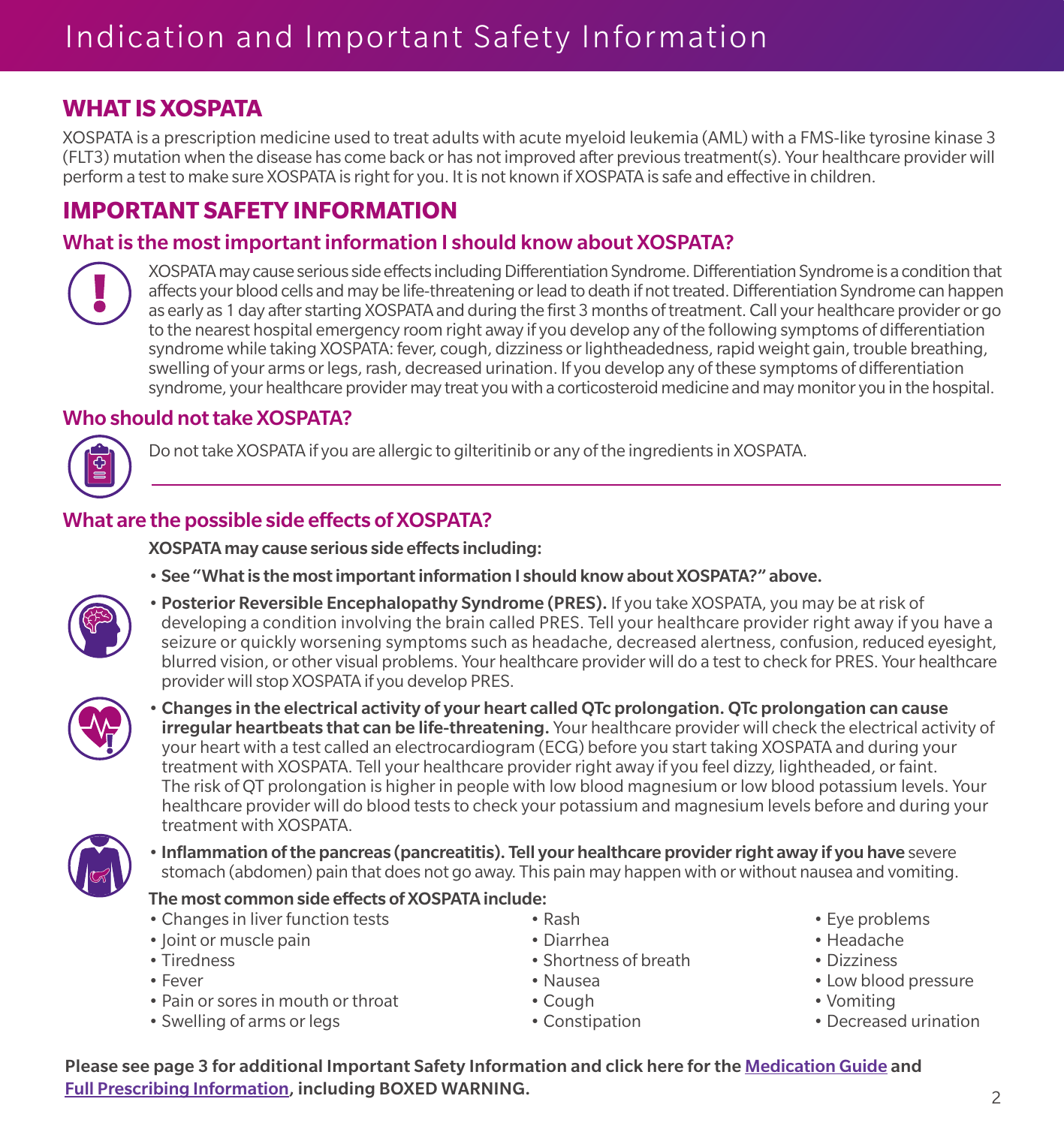# Important Safety Information (continued)



Your healthcare provider may tell you to decrease your dose, temporarily stop, or completely stop taking XOSPATA if you develop certain side effects during treatment with XOSPATA.

These are not all of the possible side effects of XOSPATA. Call your doctor for medical advice about side effects. You may report side effects to the FDA at 1-800-FDA-1088 or **www.fda.gov/medwatch.** 

#### What should I tell my doctor before taking XOSPATA?

#### Tell your doctor:

- About all of your medical conditions.
- If you have heart problems, including a condition called long QT syndrome.
- If you have problems with abnormal electrolytes such as sodium, potassium, or magnesium levels.



- If you are pregnant or plan to become pregnant. XOSPATA can cause harm to your unborn baby. Tell your healthcare provider right away if you become pregnant during treatment with XOSPATA or think you may be pregnant.
	- If you are able to become pregnant, your healthcare provider may perform a pregnancy test 7 days before you start treatment with XOSPATA.
	- Females who are able to become pregnant should use effective birth control (contraception) during treatment with XOSPATA and for 6 months after the last dose of XOSPATA.



- Males who have female partners that are able to become pregnant should use effective birth control (contraception) during treatment with XOSPATA and for 4 months after the last dose of XOSPATA.
- If you are breastfeeding or plan to breastfeed. It is not known if XOSPATA passes into your breast milk. Do not breastfeed during treatment with XOSPATA and for 2 months after the last dose of XOSPATA.
- About all the medicines you take, including prescription and over-the-counter medicines, vitamins, and herbal supplements. XOSPATA may affect the way other medicines work and other medicines may affect how XOSPATA works.

#### How should I take XOSPATA?

• Take XOSPATA exactly as your healthcare provider tells you.



- Do not change your dose or stop taking XOSPATA unless your healthcare provider tells you to.
- Take XOSPATA 1 time a day at about the same time each day.
- Swallow XOSPATA tablets whole.
- XOSPATA can be taken with or without food.



- Do not break, crush or chew XOSPATA tablets.
- If you miss a dose of XOSPATA, take your dose as soon as possible on the same day at least 12 hours before your next scheduled dose. Return to your normal schedule the following day. Do not take 2 doses within 12 hours.

Please click here for the [Medication Guide](https://astellas.us/docs/Xospata_U.S.MedicationGuide(PatientInformation).pdf) and [Full Prescribing Information](https://astellas.us/docs/xospata.pdf), including BOXED WARNING.